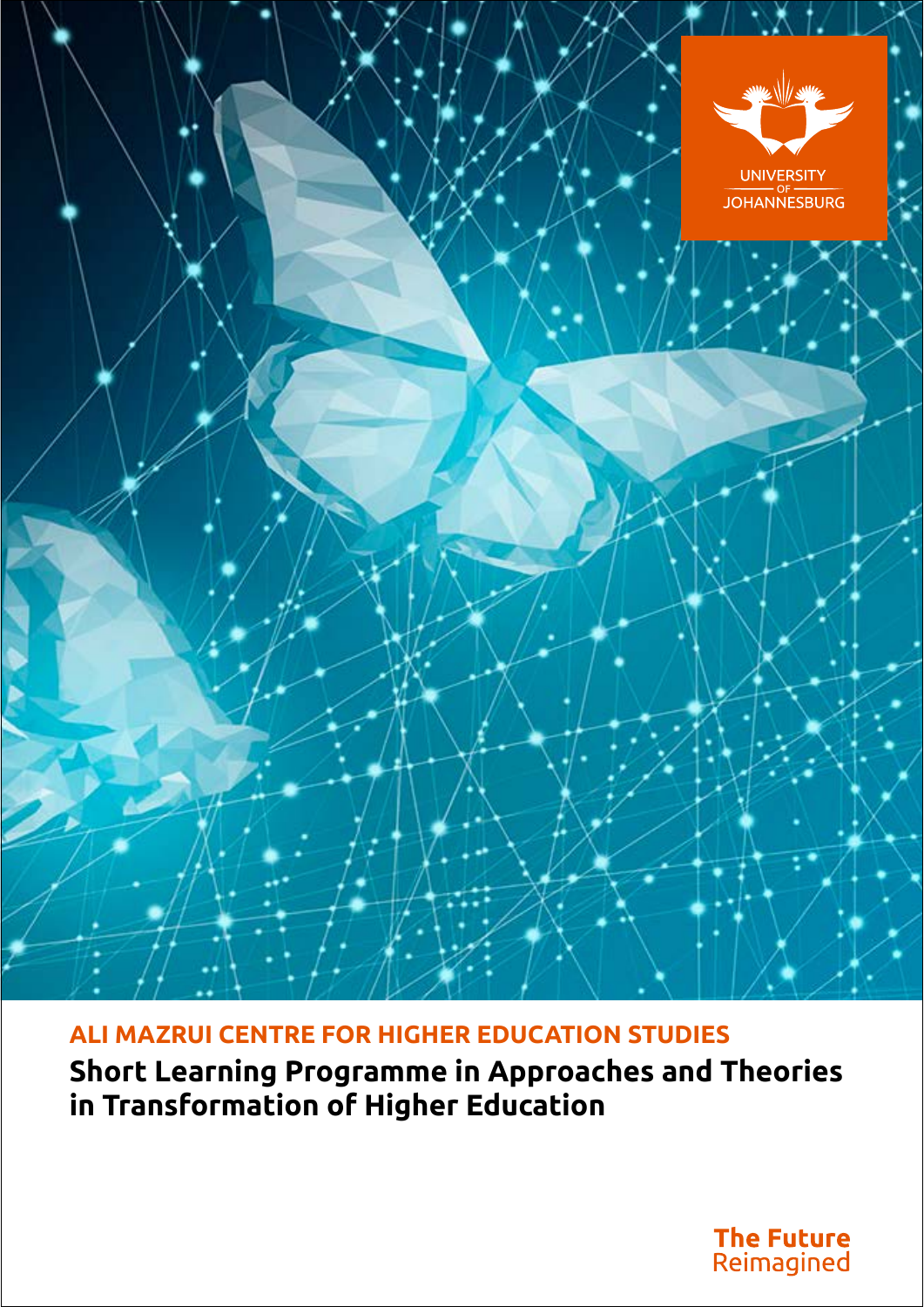# **The Programme**

The Faculty of Education of the University of Johannesburg is offering a Short Learning Programme(SLP) in Approaches and Theories in Transformation of Higher Education. Successful candidates qualify for a certificate from the University of Johannesburg or for a credit bearing online module that will articulate towards a Master's degree in Higher Education Studies subject to approval by the Council on Higher Education (CHE).

The purpose of this SLP is to familiarise students with the main trends of international and regional transformations impacting higher education policy processes in South Africa. The course equips students not only with the main concepts of globalisation, internationalisation and decolonisation of higher education but also the complex dynamics that exist across all levels. The course also provides empirical policy insight and practical perspectives on internationalisation and decolonisation debates within the context of South African higher education system. Reflecting on international and regional transformation trends, the SLP situates contemporary challenges of South African higher education within a broader global context.

The course deepens students' understanding of the complexity of higher education transformation and enables them to conceptualise and understand the multilayer systemic aspects of change in higher education. The SLP equips students with the conceptual and analytical tools needed to engage in research, addressing complex issues of globalisation, internationalisation, and decolonisation of higher education. Through a combination of conceptual and empirical readings, lectures, group discussions, presentations, and a written assignment, students will explore a range of topics relevant to discussions of higher education transformation.

### **Programme Content**

**The programme covers the following topics:**

**1. Concepts and theories of globalisation, internationalisation and decolonisation of higher education**

This section provides general theories and concepts of globalisation, internationalisation and decolonisation in higher education.

**2. Implications/impacts of globalisation, internationalisation and decolonisation on higher education processes**

This thematic area covers the complex relationship between globalisation, internationalisation, decolonisation and higher education. It particularly focuses on explaining how global and international processes are informing higher education policies at national levels.

#### **3. Strategies and approaches to internationalisation of higher education**

This section explores motivations, rationales, strategies, and approaches for internationalisation of higher education institutions.

**4. Implications of globalisation and internationalisation on South African higher education** 

This section provides a practical perspective on South Africa's position in global, African, and regional higher education processes, and post-apartheid trends in the internationalisation of higher education.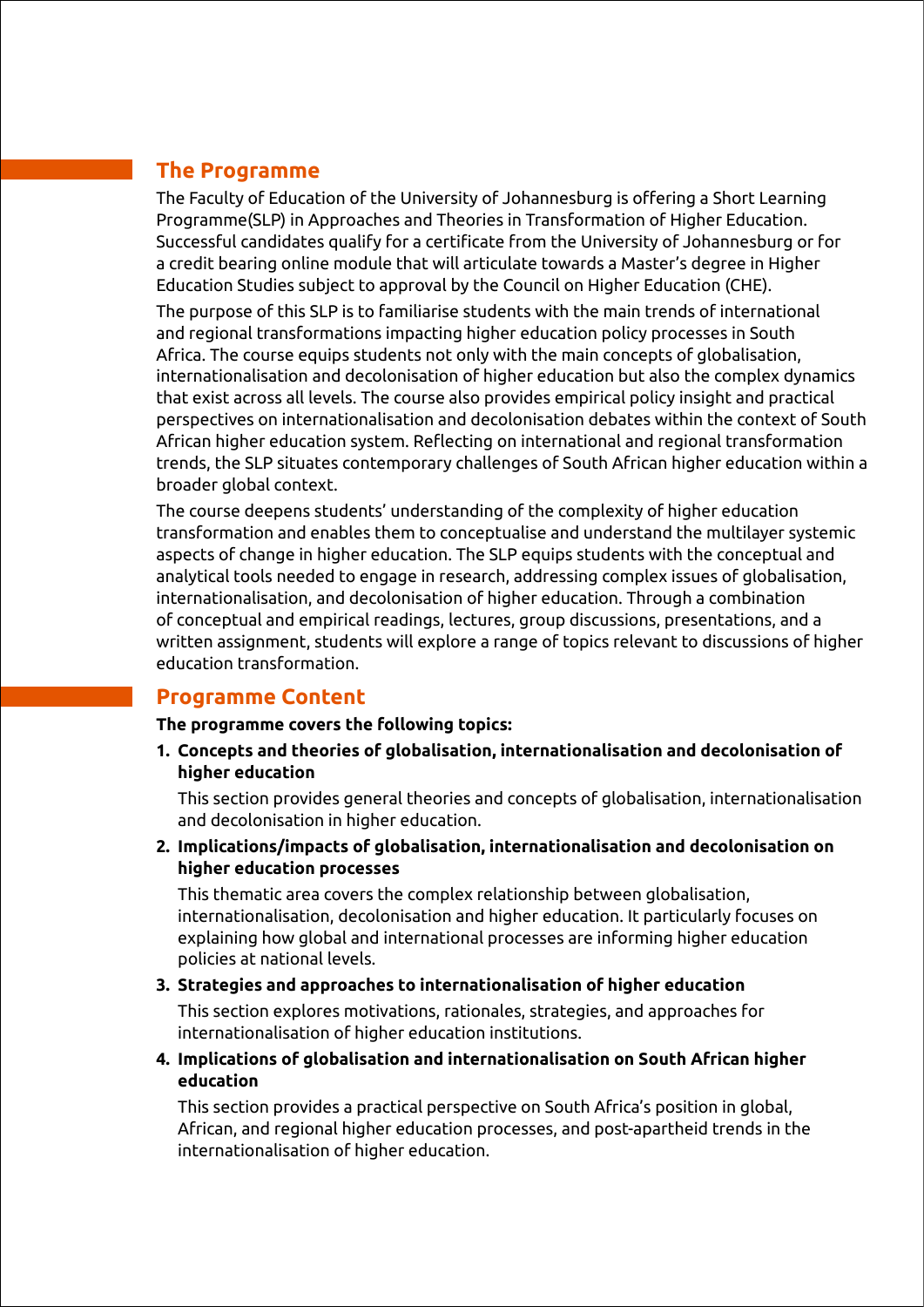# **Programme Leader**

Dr Otilia Chiramba and Dr Devika Naidoo

# **Who Should Attend**

The course will be valuable for both students and HE practitioners in their careers as educators, academics, researchers, policy makers/advisors and advocators. They will add value to the education sector, contributing to crucial debates and initiatives that have a direct bearing on the developments and policy processes of the tertiary sector. Students will be professionally fit to critically engage in both theoretical and policy dialogues on higher education issues. Moreover, they will benefit the society at large by extending their critical thinking and problem-solving skills to their various workplaces, in building visionary educational communities.

# **When**

The first intake for this Programme is in July 2022.

# **Admission Requirements**

Prospective candidates will need to have obtained a previous qualification with honours or a postgraduate diploma in the field of Education, Social Science or related fields as per the National Qualifications Framework (NQF) Level 8 qualification (or equivalent) to be admitted to the programme.

A minimum of 65% completion in the approved honours or a postgraduate diploma or the equivalent is also required.

Prior learning will be recognised as an integral part of education and academic practice if the candidate has a basic and general understanding and knowledge about the field of Education.

### **Mode of Delivery**

Online interactive platforms will be used. Course coordinators will be in constant interaction supervising students through utilising not only the UJ Learning Management System but also through other webinar platforms, including Zoom, social media chat rooms and online calls.

### **Assessment and Outcome**

Participation in online discussion forums and webinars, written assignment(s) and written examination.

**Outcome:** Successful students will receive a certificate from the University of Johannesburg or qualify for a credit bearing online module that will articulate towards a Master's degree in Higher Education Studies (as per university rules).

#### **Duration**

6 months

#### **Cost**

R3500.00